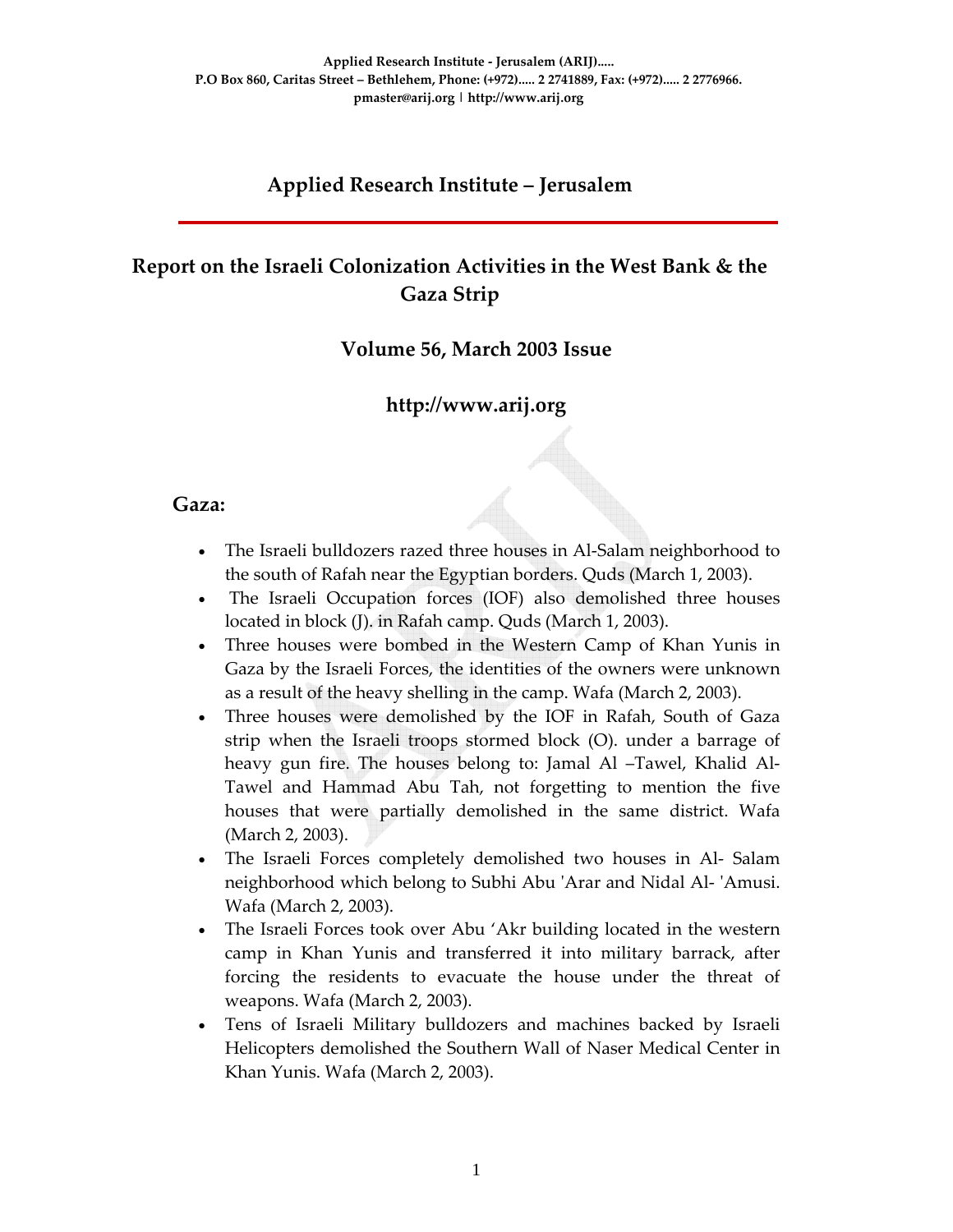- Israeli military bulldozer, backed by tanks, thrust into Khan Yunis and demolished ten houses, which belong to the residents living in that region. Quds (March 3, 2003).
- In Al- Qassas camp in Rafah, the Israeli Forces destroyed four houses. Quds (march 3, 2003).
- Three houses were bombed in Al-Burij camp, after planting them with explosives. The houses belong to Muhammad Tah and his son Osama Abed Al‐Salam. Wafa (March 3, 2003).
- Six houses were demolished in Gaza by the Israeli Forces; the houses belong to the following: Muhammad Abu Tah, Shoukry Al‐ Muqademah, and Muhammad Amun, Saleh Abu 'Ateui, Sami Abed Al‐ Salam and Muhammad Nimr. Not forgetting to mention that the IOF planted the houses with heavy explosives to carry out its military operation. Quds (March 4, 2003).
- The Israeli military bulldozers razed the house of Ibrahim Al‐ Habibi located to the South east of Rafah in Al‐ Salam neighborhood in Gaza. Quds (March 6, 2003).
- Two Israeli bulldozers and tanks razed Al-Nor local Mosque completely in Al‐ Brazil neighborhood to the South of Rafah. Quds (March 6, 2003).
- An Israeli tank bombed a commercial store near Dwar Zamu to the east of Jabalya in Gaza the commercial store belongs to the civilian Abed Abu Raiah. Wafa (March 6, 2003).
- The houses of Martyrs Muhammad and Suhal Zeiadeh in Jabaliya were completely destroyed as the Israeli forces were shelling the area, whereas the Israeli Air Forces also destroyed a work‐ shop in the same district. Wafa (March 6, 2003).
- More than 27 tank and four bulldozers staged into Abraj Al‐ Nada district under a barrage of heavy gunfire, and razed some lands and green houses in Talet Klibouh district located between Beit Lahiya and Jabalya. Wafa (March 7, 2003).
- The Israeli forces have seized a band of territory in Tel Al-Za'tar district in Beit Lahiya city North Gaza Strip, effectively setting up a military outpost on Qlebu lands, in what the army called an open‐ ended campaign. Bethlehem post (March 7, 2003).
- The Israeli troops demolished the house of a Palestinian resident claiming his belongingness to Hamas political group. As a result of this process, some house and four metal work‐ Shops were also damaged. Quds (March 7, 2003).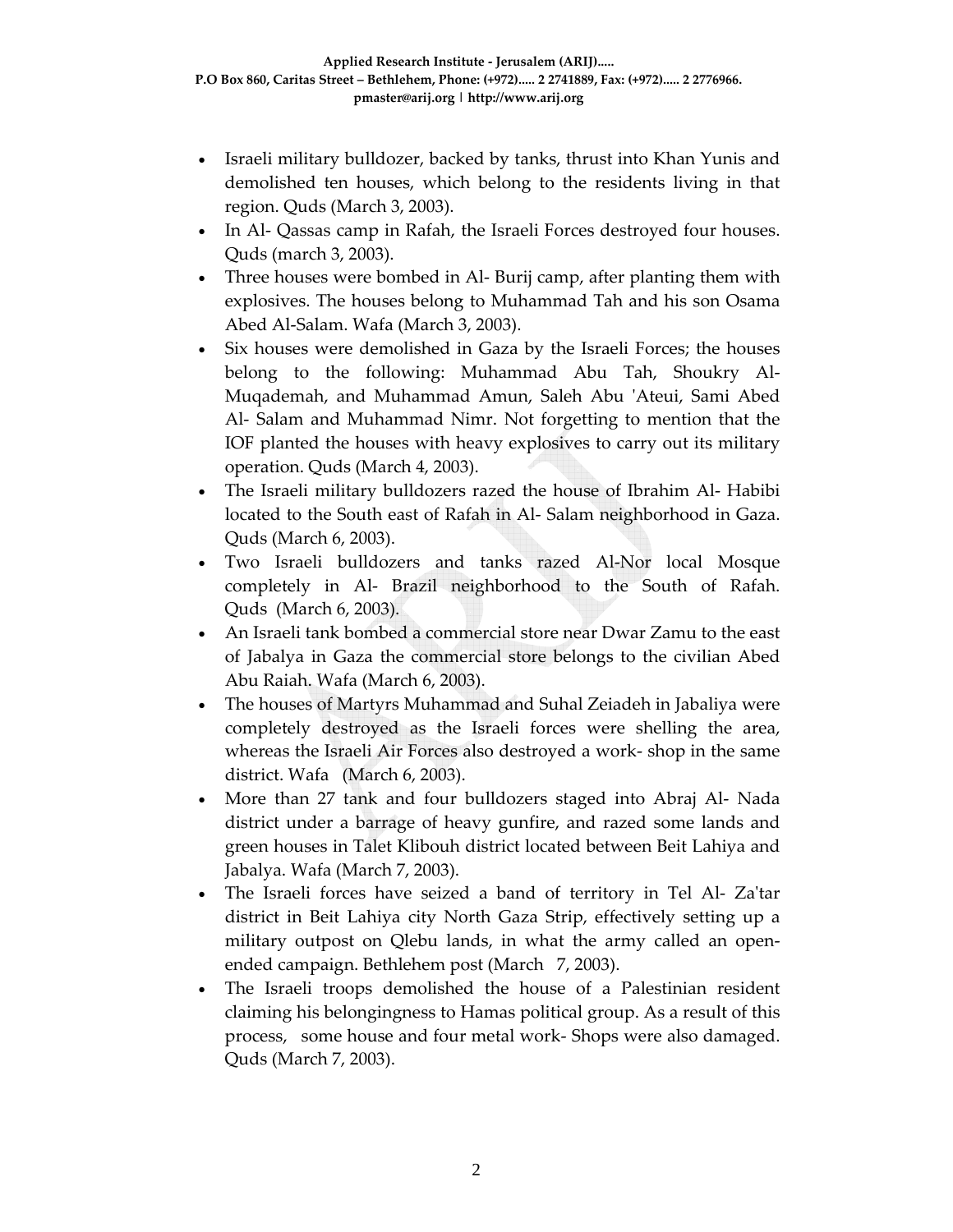- The Israeli military Air forces shelled with rockets and heavy gunfire on some Palestinian buildings in Gaza, causing severe damages and losses to them. Wafa (March 8, 2003).
- The Israeli occupation bulldozers backed with Tanks staged into South of Deir El Balah in Al‐ Haker district and demolished a two storey house which belongs to Hussein Al‐ Luh. Ten people became homeless as a result of this violent process. Quds (March 9, 2003).
- The Israeli occupation bulldozers razed ten dunums of land cultivated with Olive and Palm trees, which belong to Abu Bakra, Abu Salim and Al‐ Tawashi families. Quds (March 9, 2003).
- The Israeli bulldozers demolished the house of Jum'a Abu 'Arar and Muhammad 'Abed Al 'Al without pre-notification in Al- Salam neighborhood in Rafah. Quds (March 12, 2003).
- In Al- Mughraqa district to the South of Gaza city, the IOF demolished two houses that belong to Sukar and Al–ʹAydi family. In addition, the IOF bombed the house of the resident 'Abed Al –'Aziz Al- Saqa and razed a wide area of agricultural lands in Al‐Qarara district cultivated with Orange trees. Quds (March 12, 2003).
- In Tel Al- Sultan neighborhood, the Israeli Forces shelled a number of Palestinian houses causing severe damages to properties. Quds (March 13, 2003).
- In Al‐ Sumairy district, Southeast Deir Al‐Balah, The Israeli troops razed Olive and Orange plastic houses that belong to Al‐ Sumairy family. Quds (March 15, 2003).
- In a report issued by Rafah Governorate showed the total loses of the Palestinian community since the uprising Of Al Aqsa Intifada*:*
	- 1. Number of houses completely demolished: 738 house
	- 2. Number of houses partially demolished: 274 house
	- 3. Number of destroyed commercial Stores: 154 store
	- 4. Number of razed Lands: 2080 dunum
	- 5. Razed Agricultural Lands: 495 dunum Quds (March 16, 2003).
- Two military bulldozers guarded with tanks demolished two houses which belong to Midhat and 'Ali al- Sha'ir in Al- Salam neighborhood and razed a vast area of land under heavy barrage of gunfire. Quds (March 17, 2003).
- More than 35 Israeli bulldozers staged into An Nuseirat refugee camp in Gaza Strip and bombed a 4 storey house of Muhammad Al‐ Saʹafin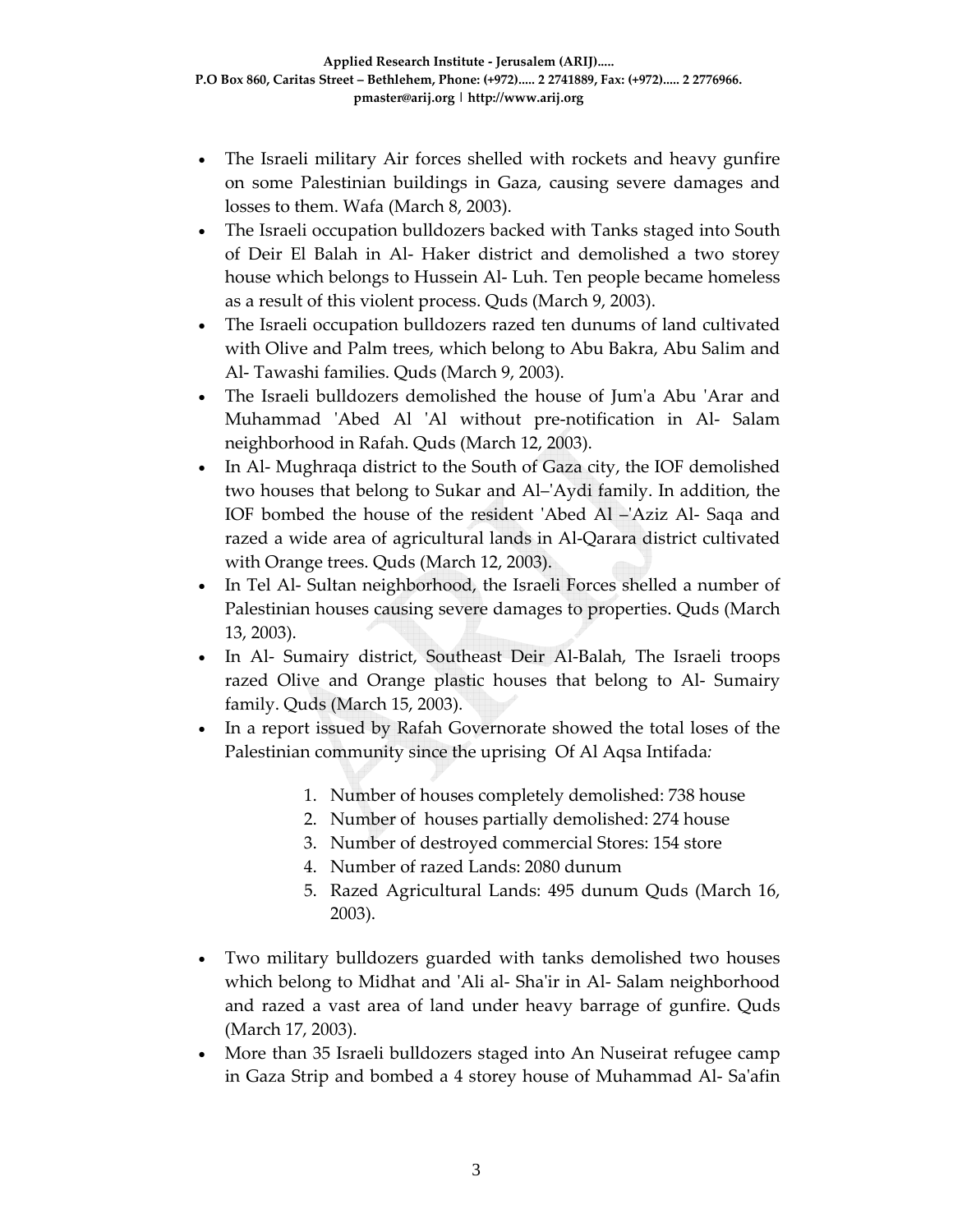and inhabited by 25 persons, turning it to a heap of rubble causing damages to other four houses in the same area. Quds (March 18, 2003).

- An Israeli bulldozer razed ten dunums of land cultivated with Olive and Palm trees and a number of Plastic houses, which belong to Abu Samra and Bashir families in the East of Deir Al‐ Balah city. Wafa (March 18, 2003).
- In Al- Maghazi refugee camp, the Israeli Occupation Forces (IOF). demolished the house of Murad Abu Rekab after forcing its family members to evacuate the house under the threat of weapons and causing a state of panic and fear to the children. Wafa (March 20, 2003).
- Two Israeli bulldozers razed 20 dunums of agricultural lands in Al‐ Mahata district South of Deir Al‐ Balah the lands were cultivated with Olive and Palms trees which belong to: Abu Salem Al‐ 'Azaizah, Alfilt and Abu Jaber. Moreover the Israeli troops partially destroyed a Biscuit Factory which belong to Al‐ Tilbany family. Quds (March 22, 2003).
- The IOF destroyed the construction cement factory which belongs to Fadil Family. Loses were estimated by more than one million dollar. Quds (March 23, 2003).
- The Israeli bulldozers demolished a house in Deir Al- Balah, which belong to Ibrahim Muhammad Al‐Flit and also razed several lands to the North of Kfar Daroum settlement near Deir Al‐ Balah. Quds (March 24, 2003).
- Israeli bulldozers and Tanks demolished a house in Al- Barazil camp which belong to Jamal Hassan, and also destroyed Al‐ Nur Mosque in the same area.. Wafa (March 27, 2003).
- Tens of Israeli bulldozers staged into Ma'in district Southeast Khan Yunis and bombed a two storey house which belong to Musa Abu Al‐ Naja.. Quds (March 29, 2003).
- The Israeli troops staged into North Rafah and razed lands, which belong to Al‐ Hashash and Al‐ Malehi families and also destroyed green fields that belong to Al‐ Ruwaidi family. Quds (March 29, 2003).

### **Nablus:**

- The IOF demolished two houses in Nablus district which belong to Jalal ʹAslan and Ahmad Swelem. Quds (March 1, 2003**).**
- The IOF destroyed parts of Al-Nasr Mosque, the most ancient Mosque in the old city of Nablus and completely destroyed the commercial stores in Souq Al‐ Khan. Quds (March 1, 2003)..
- In Ras El- 'Ein, in Nablus city, the IOF took over a three-storey house of Al‐ Hayat family and transferred it into military barrack after forcing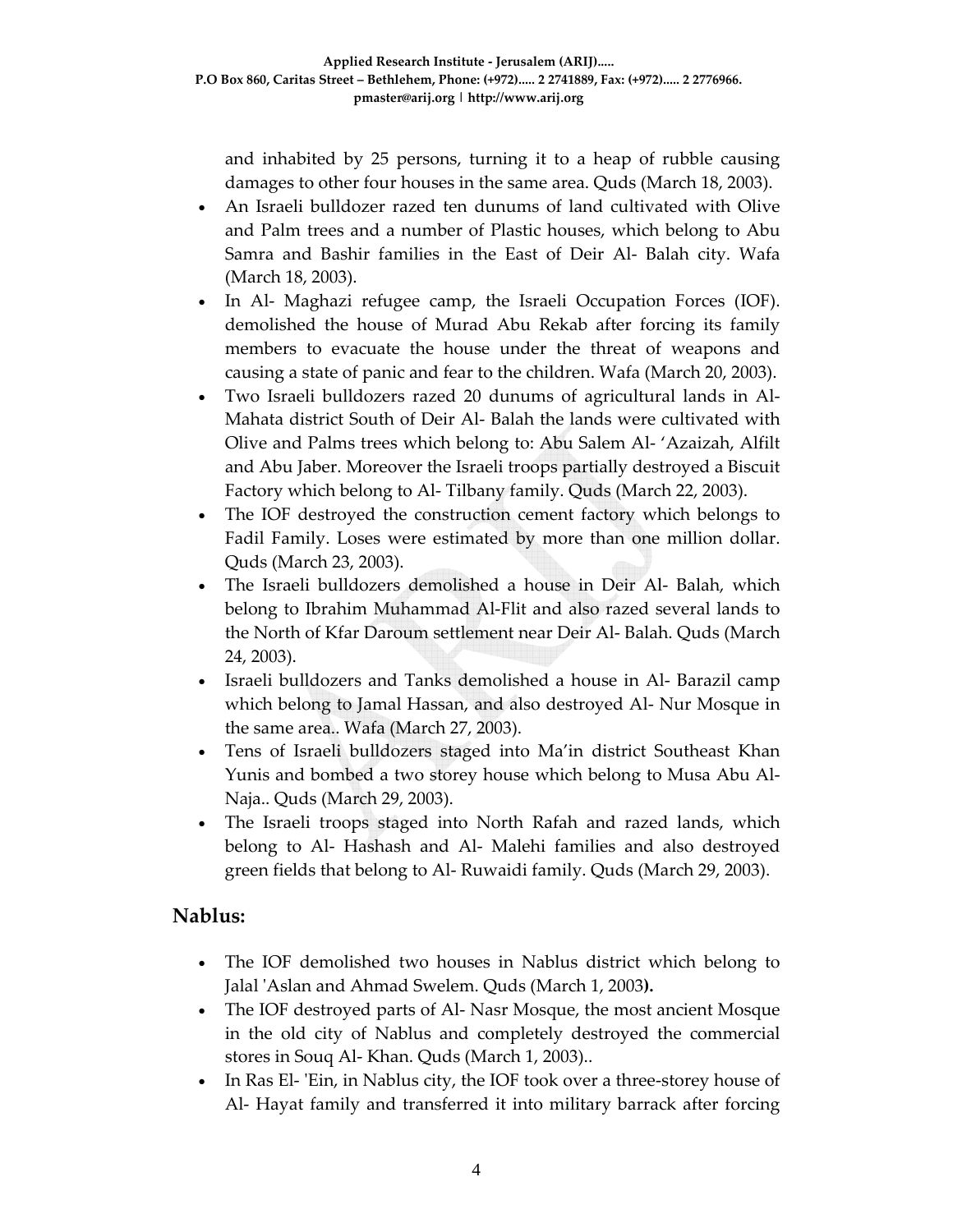its residents to evacuate their house under the threat of weapons. Wafa (March 3, 2003)..

- In Al- Yasamiah, Al-Qaryut, Al- Qisaria, Kurum 'Asure and Ras El 'Ein neighborhoods, the Israeli Forces partially demolished the door entrances of some houses, commercial stores and a Soap Factory. Quds (March 4, 2003)..
- The Israeli Forces bombed a two storey house of Martyr Ashraf El-Said in Nablus, leaving 9 people homeless. Quds (March 6, 2003).
- The Israeli Forces demolished a four-storey building located in Faisal Street in Nablus city; tens of people became homeless by this violent Israeli military operation. Wafa (March 6, 2003).The IOF bulldozers and tanks stormed into Balata camp East of Nablus District and bombed the door entrances of some houses. Quds (March 11, 2003).
- The Israeli Forces (IF). imposed curfew on the old city of Nablus and took over the house of Abu Al-Hayat in Ras Al- 'Ein neighborhood and transferred it in to military point. Wafa (March 20, 2003).
- Tens of the Israeli tanks and machines stormed into Kurum ʹAshur villgae and took over the house of Al‐ Shakhsher family and transferred it into military base, after imposing curfew on the district. Wafa (March 20, 2003).
- The IOF staged into 'Askar refugee camp in Nablus District and stormed a number of houses destroying its furniture. Of the owners, Faiz Beshkar and Hussein Muhammad Beshkar were known. Quds (March 20, 2003).
- The Israeli tanks staged into the old city of Nablus and took over some buildings in Al‐ Yasmenah, Al‐ Qarioun and Ras Al‐ 'Ein neighborhoods, and bombed some door entrances of several houses in the neighborhoods. Quds (March 21, 2003).

# **Qalqilyah:**

- The Israeli bulldozers razed vast areas of agricultural lands in Kafr Thuluth area in Qalqiliya District at favor of the Separation Wall. Quds (March 4, 2003).
- Almost 15 military vehicles broke into the city of Qalqiliya and bombed the house of Ibrahim Dahmas turning it into a heap of rubble. IPC (March 6, 2003).
- The IOF handed new demolition orders to the residents of 'Azzun Al 'Atma Southeast Qalqiliya district at favor of the Separation Wall. The houses belong to: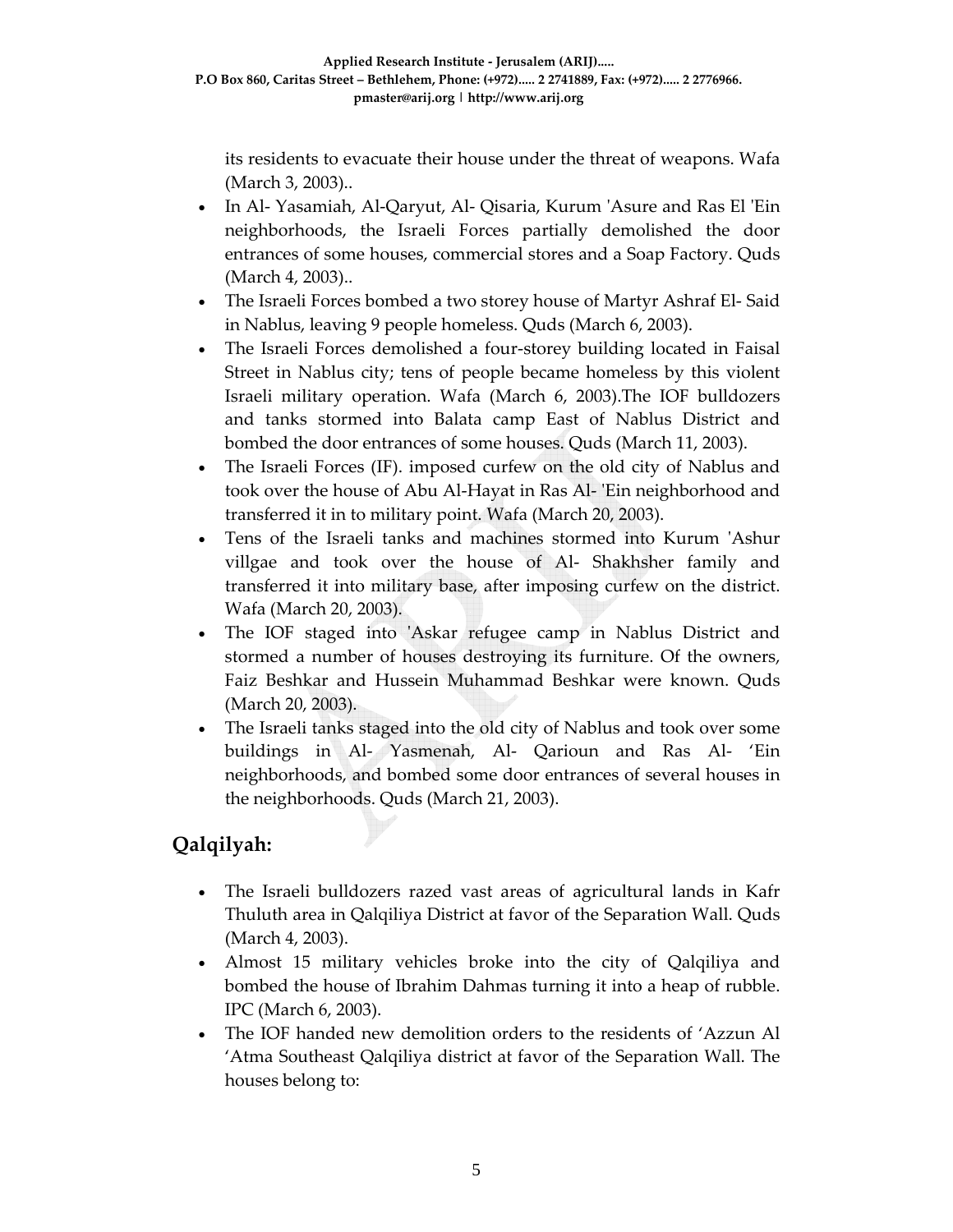- Isam Ayoub.
- Hattim Muhammad Hassan.
- 'Atif Muhammad Hassan .
- Hassan Mahmmud Qadis.
- Ali Mahmmud Qadis. Quds (March 21, 2003).

#### **Jenin:**

- In Siris village, the Israeli Forces (IOF). bombed the house of Muhammad Hassan Al‐ Kilani after planting it with explosives and caused damages to the village Mosque and the nearby houses. Wafa (March 6, 2003).
- The IOF demolished a two-storey house of Muhammad Abu Al-Rab in Qabatiya city, to the south of Jenin District, leaving more than ten people homeless in the street. Quds (March 10, 2003).
- The IOF demolished a two storey house of Nasri Abu Al‐ Rab in Qabatiya city to the south of Jenin District. Quds (March 10, 2003).
- The Israeli Authorities handed the residents of Ya'bad military orders to confiscate their lands cultivated with Olive trees near Mevo Dotan" settlement South of Ya'bad for military reasons, and hindered them from reaching their lands. Among the Residents, Sami Muhammad Khalil ʹAtatra was known. Quds (March 11, 2003)**.**
- The Israeli bulldozers confiscated 240 dunums of agricultural lands owned by 46 residents in Zabuba village to the north of Jenin District at favor of Separation Wall. Quds (March 11, 2003).
- In Silat al Harithiya city to the west of Jenin District, the IOF bombed a two storey house Ghalib Hassan Jeradat, leaving more than 20 people homeless. Quds (March 12, 2003).
- The Israeli authorities issued a military order to take over almost 9600 dunums of agricultural land in Jalbun town in Jenin Governorate at favor of the Separation Wall, the lands belong to:
	- 1. Shreif Odehallah Abu Al‐ Rab.
	- 2. 'Arif 'Awad Abu Al‐ Rab.
	- 3. Muhammad Najeb Odehallah.
	- 4. Mustafa 'Ali Abu Al‐ Rab.
	- 5. Shoukry 'Arif Sheikh.
	- 6. 'Abed Ahmad Qasem Abu Al‐ Rab.
	- 7. Ahmad Salih Abed Alkhaliq Abu Al‐ Rab… Quds (March 21, 2003).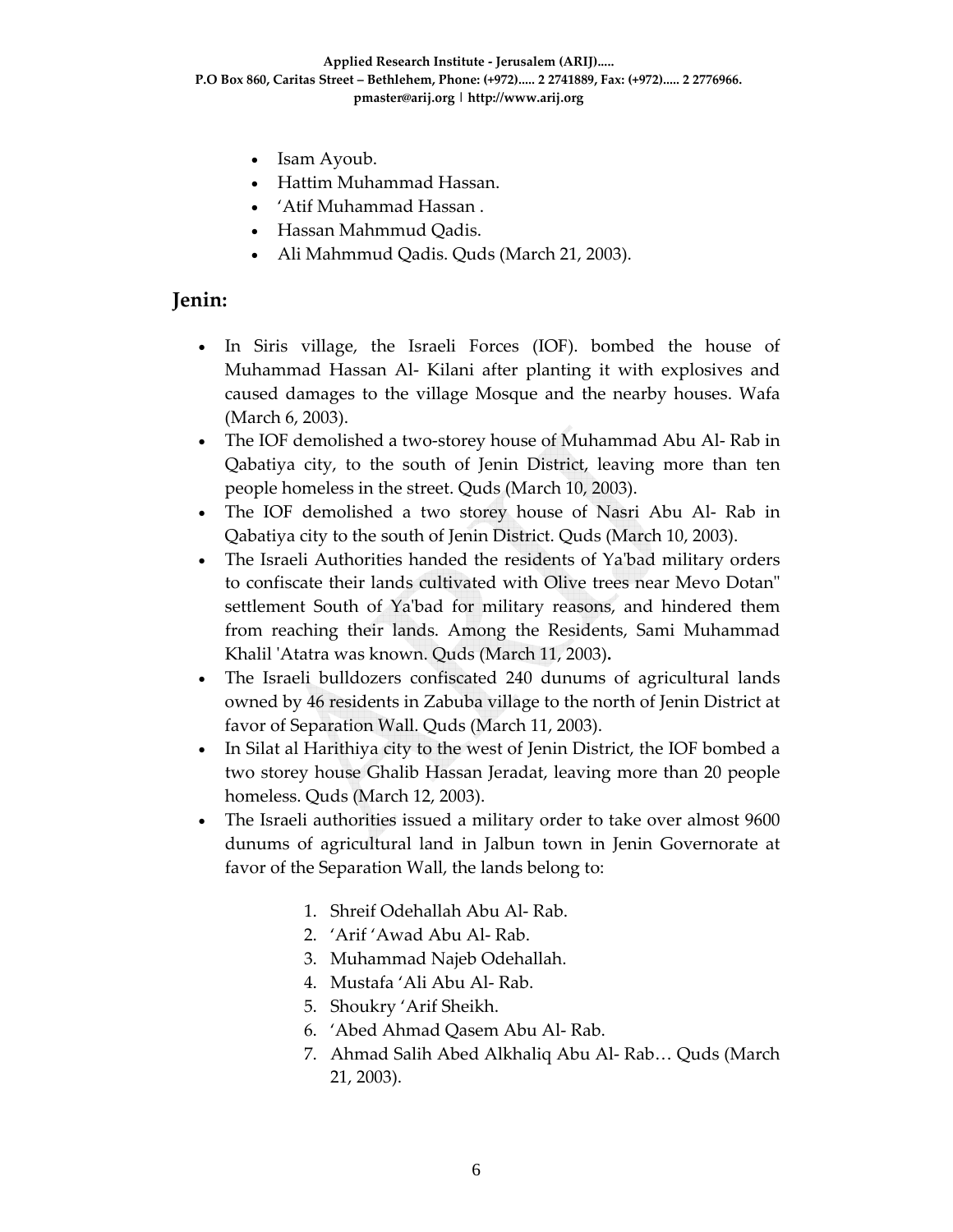• The IOF caused damages to a number of houses in Ya'bad village, southwest Jenin District. The houses belong to: Haitham Hedar 'Amarneh, Mazen Salim Abu 'Aqil and Mahmmud 'Azmi Abu Zraneh. Quds (March 21, 2003).The Israeli bulldozers uprooted more than 500 Olive trees in Yaʹbad village. Northwest Jenin District.. Quds (March 24, 2003).

### **Tulkarm:**

- The Israeli Forces bombed two houses which belong to Fathi Raja Khatib from Qaffin village leaving more than 17 people homeless. Quds (March 4, 2003).
- The Israeli Authorities continue constructional work to expand "Afni Hefetz" settlement built on the lands of Shufa and Kafr Al Labad villages Southeast Tulkarm District. Eyewitnesses said that the Israeli bulldozers razed new lands in preparation to build new housing units in the settlement. Quds (March 10, 2003).
- In Seida city North of Tulkarm, the IOF bombed a two storey house of Ahmad Mustafa Yasin causing severe damages to the nearby houses**.** The IOF also demolished a two storey house of Rebhi ʹAli Al‐ Ashkar leaving ten people homeless. In addition, the IOF completely bombed Saher's Subhi Ahmad 'Agag house after planting it with explosive devices. Quds (March 14, 2003).
- The IOF demolished a poultry farm along with water well in Seida city in Tulkarem. The IOF also handed three families in Seida city military orders to demolish their houses. Quds (March 14, 2003).
- The Israeli Construction committee handed resident 'Azmi Issa Hussein Al‐ Dumairi from Al‐ Ras village a military order to demolish his two storey house claiming that the house is located near the Separation Wall. Quds (March 14, 2003).
- The Israeli Forces broke into the Palestinian Liberty Organization in Tulkarm District and massed with its contents. The IOF took over the house of Khalid Al‐ Khatib and Salah ʹAli ʹAzaizeh in the Eastern part of Al Shuikeh neighborhood. Quds (March 16, 2003).
- The IO Bulldozers razed agricultural lands to the west of Qaffin village in Tulkarem for unknown reasons. Quds (March 18, 2003).
- The IOF burned a house and a Commercial store which belong to Saleh Nasar in Tulkarm. Quds (March 18, 2003).
- The Israeli bulldozers started erecting a 1.7Km height and 25m width bypass road near the Separation Wall in Al‐ Kafriat area to the South of Tulkarm District and belong to Al‐ Bider family. This bypass road will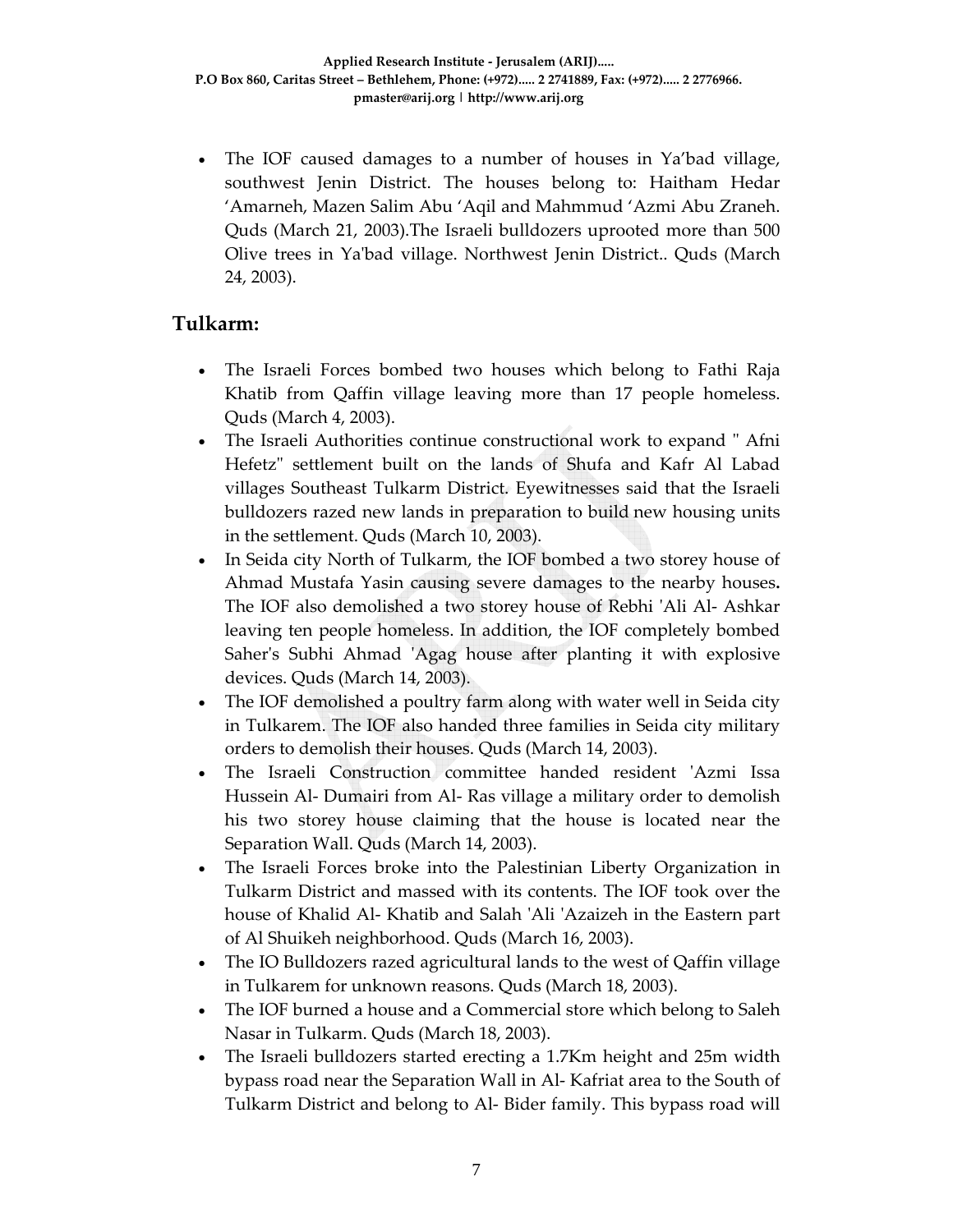cause the destruction of vast areas of Agricultural lands cultivated with Olive trees. Wafa (March 27, 2003).

• Fasil Salameh, the principle of the local services Committee in Tulkarm District announced that since the beginning of Al Aqsa Intifada, almost 400 houses were demolished of which 20 were completely destroyed. Quds (March 31, 2003).

### **Hebron:**

- In Al- Nasara neighborhood in Hebron District, the Israeli Authority handed Munther Da'na and his brother military orders to evacuate their houses at favor of erecting a new road which will link the Ibrahimi Mosque with Kiryat Arba' settlement. Quds (March1, 2003).
- The Israeli Forces demolished a Lathe in Al‐ Fawwar camp in Hebron, which belongs to Ahmad Abed Alqader Abu 'Awad. Quds (March 3, 2003).
- The Israeli forces demolished a 120m<sup>2</sup> house which belongs to Ahmad Abed Al- Qader Abu 'Awad in Al- Fawwar camp to the south of Hebron. More than 12 people became homeless as a result of this demolition process. (March 5, 2003).
- In Idhna village, to the west of Hebron District, specifically In Wad Abu El‐ Khil, Rasm Al‐ Baydah, Twal Musah, wad Al‐ Shomar and Al‐ Rakhma regions, the Israeli Forces (IOF). destroyed hundreds of dunums cultivated with wheat and barley by spraying them with burning herbicides, these dunums belong to Abu Zaltah, Tmaizi and Al‐ Buttran families. Wafa (March 6, 2003).
- The Israeli Forces broke into the Ministry of Culture and information in Hebron, and razed its furniture and stole some important files. Quds (March 7, 2003).
- The Israeli occupation bulldozers razed hundreds of dunums of land cultivated with almond trees and destroyed tens of dunums of land in the Arabic neighborhood near Kiryt Arbaʹ settlement to the east of Hebron. The lands belong to: Nuʹman Abed Al‐ Halem Daʹna, Shaker Da'na, Jawad Abed Al- Halem Da'na, Abed Al- Karem Al- Razem, Abedallah Al‐ Razem and Tawfeq Jaber. Quds (March 9, 2003).
- The Israeli forces bombed and destroyed some agricultural caves located in Wad Al‐ Juz district to the South west of Hebron city. Quds (March 9, 2003).
- The IOF demolished a 5 storey house of Martyr Mahmmud ʹAmran Al‐ Qawasmeh, and another two houses which belong to Martyr Hazem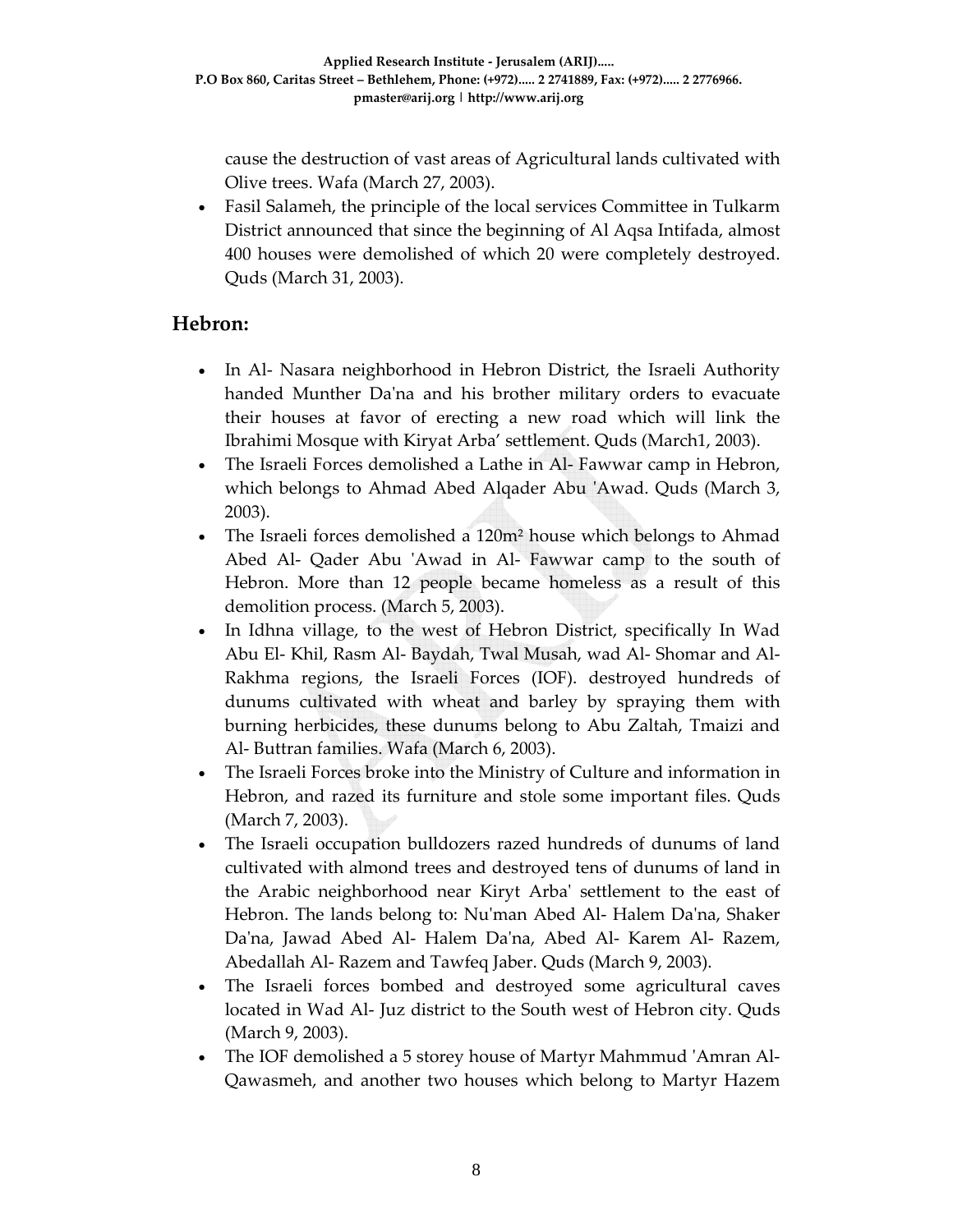Fawzi al‐ Qawasmeh and Martyr Sufian Muhammad Qfeshah located in Ras Al‐ Juz in Hebron district. Quds (March 10, 2003).

- In Al- Masharqa Al- Tahta, southeast Karyat Arba' settlement, the IOF took over the houses of Tariq and Osama Tawfik Al‐ Rajabi and transferred them into military barracks. Wafa (March 10, 2003).
- The IOF bombed the 220 m² house of Martyr Muhsein Muhammad Omar Al‐ Qawasmeh in Al‐ Jameʹah neighborhood to the West of the Hebron city after planting it with heavy explosives, causing damages to the nearby houses. Quds (March 11, 2003).
- The IOF Bulldozers burned and then demolished the house of Nadmi Al‐ Rajabi leaving its members without shelter. Quds (March 11, 2003).
- In Ras Al-Jora in Hebron district, the Israeli Bulldozers demolished A two storey house with an area of 300m² and belong to Tawfiq Abu Hamidiah and another house which belong to Muhammad Saleh Al‐ Qawasmeh of area 150m²,. Quds (March 12, 2003).
- The Israeli Occupation Forces (IOF). with the help of some Jewish settlers constructed a new military base to the East of the illegal "Nahal Nighoun' settlement built on lands of Dura town to the West of the city, and also razed 70 dunums of land cultivated with Olive trees. Quds (March 15, 2003).
- The Israeli bulldozers started erecting new bypass roads on lands belong to Abu Sharar and Muhammad families. They also razed more than 15 dunums of lands which belong to Shreiteh family to expand the borders of the Illegal Susiya settlement built on lands of Yatta Town. Quds (March 15, 2003).
- The IOF took over the 4 storey house of Zuhair Baioud Atamimi and transferred into military barrack after forcing its residents to evacuate the house. Quds (March 24, 2003).
- In Al- Qizan area, Northeast Hebron District, The Israeli forces demolished two houses which belong to Muhammad Ahmaru and Issa Ahmaru. On the other hand, the IOF demolished a sheep Barracks of (500m²). area which belong to Burhan Ibrahim Ghneim Al‐ Rajabi. Wafa (March 27, 2003).

### **Ramallah:**

- The administration of 'Ufar prison started to build a Cement Separation Wall of 5m height that will circulate the prison. Quds (March 4, 2003).
- In Deir Al‐Sudan village Northwest Ramallah, the Israeli Occupation Forces took over some houses and transferred them into a military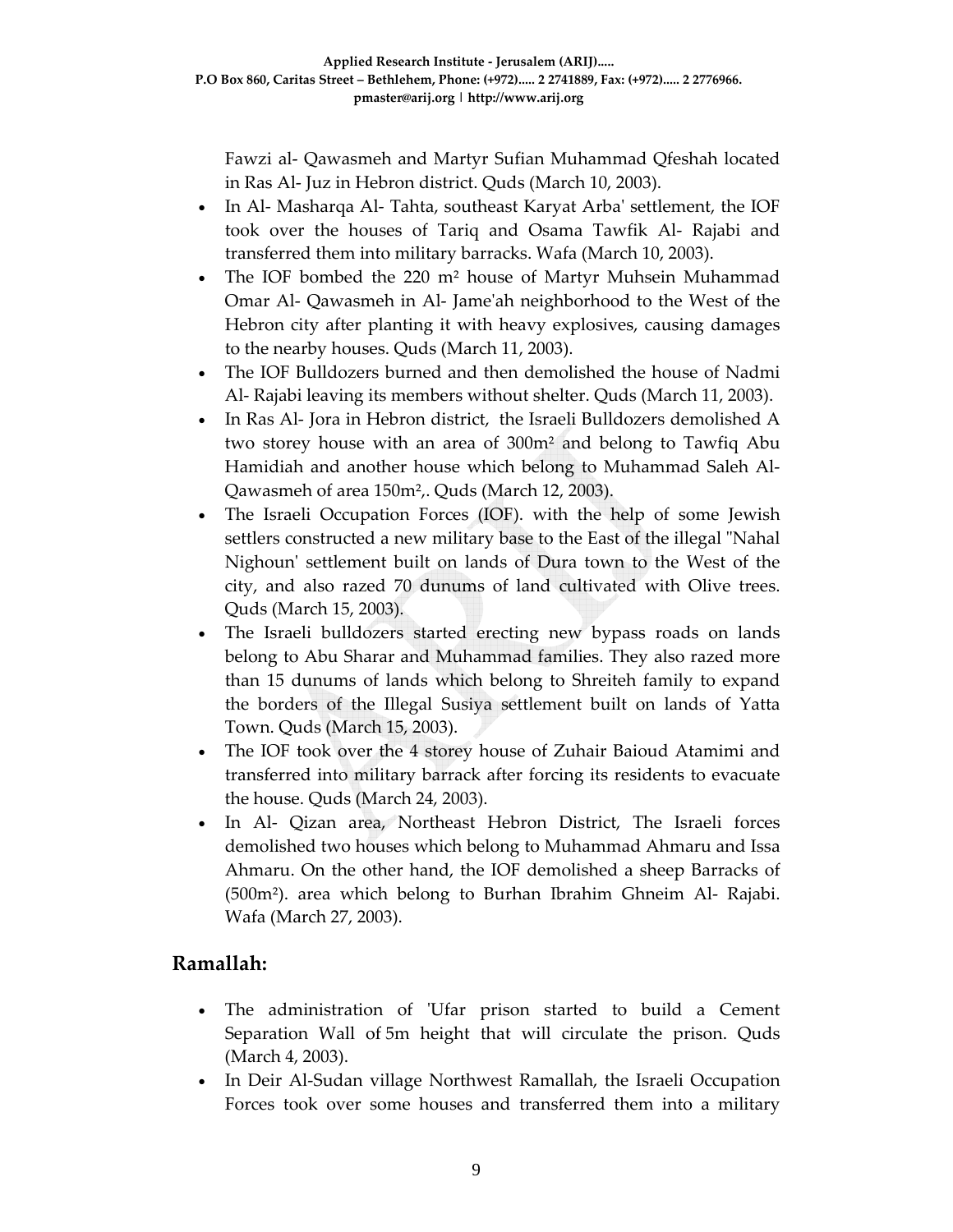barracks. The houses belong to Fawzi Abed Al‐ Rahman, Abedallah Thiab Abed Al‐ Raziq. Wafa (March 18, 2003).

- The Minister of the Palestinian Agricultural Relief Committee, Dr. Isma'il D'ak assured that the total loses of the agricultural Sector since the beginning of Al Aqsa Intifada is 877.5 Million Dollars and more than 130000 dunums were razed for the sake of the Separation Wall. Wafa (March 19, 2003).
- The Israeli Forces obtruded the Jerusalem Open University in Al‐ Baluʹ neighborhood North of Al‐ Bireh city and stormed its contents. Quds (March 20, 2003).

### **Jerusalem:**

- The Israeli bulldozers demolished three houses in Al‐ Jib village in Jerusalem, which belong to Khalil Suliman Abu Ghalia, Khalil Salamih Jahalin and Odeh salamih Jahalin, claiming that the houses were built on a non‐constructional area. Quds (March 5, 2003)..
- Six Gas Stations were completely destroyed as Jerusalem Municipality and the Israeli police in Qalandiya district issued orders to demolish them under the pretext of not having building permits. Quds (March 5, 2003).
- The Israeli Authorities demolished two-storey house in Al-Sal'a village to the South of Al‐Mukabbir Mountain in Jerusalem city under the pretext of not having building permits; the house belongs to Fawzi Muhammad Khalaileh,. Another six houses are threatened to be demolished for the same purpose. Quds (March 6, 2003).
- The Israeli bulldozers demolished three houses in Al-'Aqaba and Al-Ashqariah neighborhoods in beit Hanina under the pretext of not having building permits. The house of Enam Shuaiki, 160 m2 , The houses of Osama Edkadek, 180m² and finally the house of the two brothers Jawad and Zuhar Suaiti, 320m². Quds (March 11, 2003)..
- In a report issued by "Adfa" Institute showed that Israeli budget percentage for building settlements in the west Bank, Gaza strip and the Golan Heights is 68% and 38% inside the green line. Quds (March 13, 2003).
- The Israeli Government is planning to take over some rooms inside Al-Aqsa mosque to transfer them into Jewish synagogues for teaching the Torah. Quds (March 14, 2003)..
- The Israeli bulldozers backed with Israeli troops; demolished a 120m² residential building in Al‐Khalilah neighborhood in a Al‐Jib village, Northwest Jerusalem city without pre‐notification and under the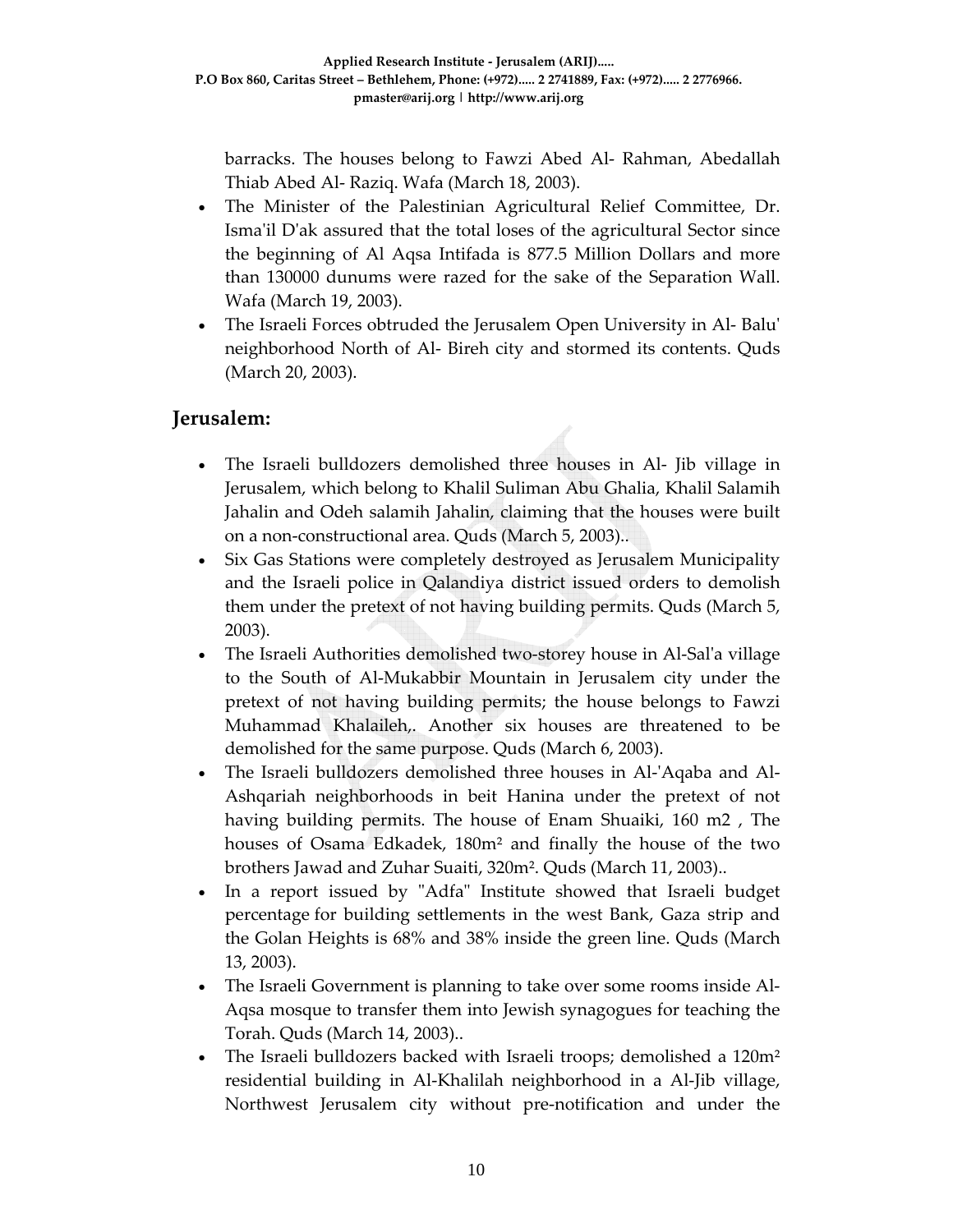pretext of not having building permits. The house belongs to Musa Muhammad Hussein Qiry. The main Reason behind this demolition process is to connect Givat Zeev, Givat Hadasha, Givon, Nabi Samual settlements together and eliminate the Palestinian existence in the area, especially that the IOF handed military orders to a number of families to demolish their houses as a result of this plan. Quds (March 16, 2003).

- A group of Jewish settlers are preparing to move into the new Jewish neighborhood in "Ma'ale Harittim" in Ras Al-'Amud in Jerusalem by the end of this week. The Israeli Government lately announced the plan to build 68 new housing units in Ras Al Amoud. Quds (March 17, 2003).
- 11 houses are threatened to be demolished in Qatna town Northwest Jerusalem city. Quds (March 17, 2003).
- The Israeli bulldozers demolished a Gas Station which belongs to Hani Srur in Wad Kadum neighborhood. Quds (March 19, 2003).
- The Israeli bulldozers razed more than 10 dunums of agricultural lands cultivated with Olive trees and closed the Southeastern side of Beit Surik village in Jerusalem governorate. Moreover, the Israeli Forces put bench marks on more than 150 dunums of lands of Qaluniya, Al‐Qastal and Deir Yasin. The lands belong to: Abed Al‐Rahman Abu Subih, Muhammad Abedallah Suliman, Musa Shqir and Mahmmud Shahada Othman. Wafa (March 19, 2003).
- The Canadian company "Semi fid Construction" endorsed the building of five huge building towers in the French Hill neighborhood, composed of 13 floors and 300 housing units. Quds (March 22, 2003).
- The Israeli Occupation Forces razed 10 dunums of agricultural cultivated with Olive and Almond trees in Tal Al‐Abyad district near Al‐ Tur and Az Za'ayyem neighbourhoods, to the South Al‐'Ezariya city in Jerusalem. The lands belong to Hassan Waihi, Hussein, Muhammad, Khalil Far'un and Hassan Abu Rumi. Tens of dunums were also confiscated by the IOF in Jaba', Mikhmas, Rafat, Qalandiya and Ar‐ Ram towns at favor of the Separation Wall. Quds (March 24, 2003).
- The Israeli bulldozers razed lands belong to Far'oun family as they started erecting a 3 Km road from Az‐ Za'ayyem to Al Shayyah area. They also erected a 10m width road, and uprooted Olive and Almond trees in the area. (March 25, 2003).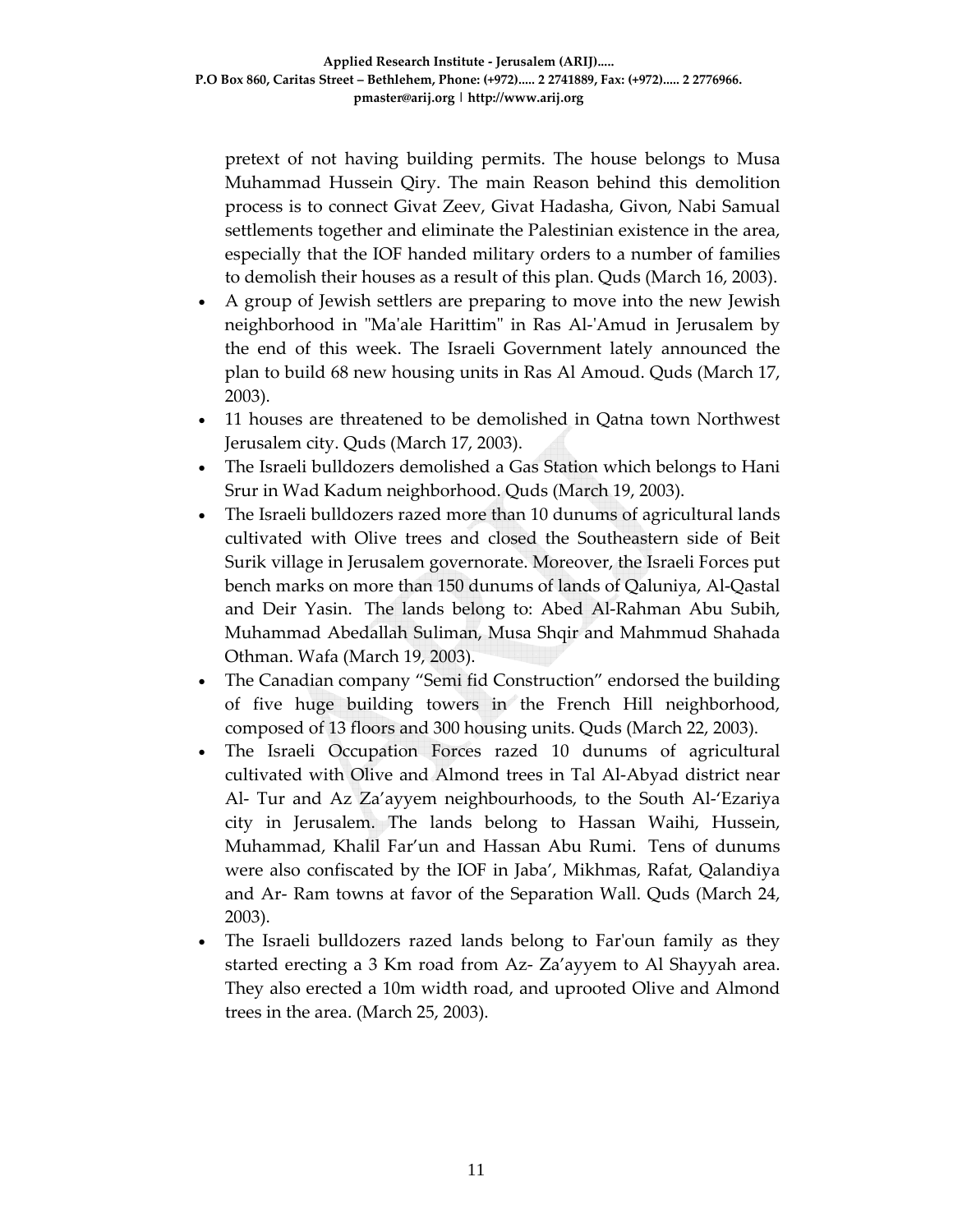## **Bethlehem:**

- Ramet, an Israeli Construction Company is planning to build 108 new housing units in Abu Ghniem Settlement "Har Homa" North of Bethlehem city. The Construction of these housing units will cost 85 Million NIS. Quds (March 1, 2003).
- The Israeli bulldozers with the protection of the Israeli security soldiers, razed the Eastern entrance in Al-Mashrou' neighborhood in Beit Sahour city, and closed it completely with two blocks with a height of 4m. Quds (March 5, 2003).
- The Israeli forces handed the Arab residents in Nahhalin village west of Bethlehem orders to demolish their houses. The owners are: Hussein Musa Najajrah, Abedallah Radi Ghayadah, Odeh Mustafa Al‐ Aʹwar, Ahmad Ismaʹil Najajrah, Majed Ghayadah and Ibrahim Sami Ghayadah. Quds (March 10, 2003).
- The Municipality of Bethlehem gave the Israeli Supreme Court an application to reconsider the order of the confiscation of more than 3 thousand dunums around Rachel Tomb in Bethlehem which in return will cause the immigration of more Palestinian people. Quds (March 11, 2003).
- The Israeli bulldozers demolished two houses each consisting of 3storey in Al-Walajah village under the pretext of not having building permits, the two houses of 3are owned by the residents Nasr Abu Atin and Muhammad Abu Atin. More than 22 people became homeless as a result of this demolishing process. In addition, the IO bulldozers demolished the house of Nabil 'Ali Abu Atin composed of several floors. Quds (March 14, 2003).
- The (IOF) closed the only main entrance that leads to Nahalin village West of Bethlehem city. The citizens declared that the Israeli bulldozers and machines razed the road near the bypass road that leads to "Betar" settlement causing a lot of damages in that area; in the same time the (IOF) built a 4m blockade that will prevent the citizens from reaching the main center of the city and the nearby villages. Quds (March 15, 2003).
- A House of 100m² has been demolished by the IF in Ashaʹaf district in Al- Khader village and belongs to Nasri Yousif 'Ali Subih. The Israeli bulldozers also razed 25 Vine tree and a number of almond trees in his land. Quds (March 16, 2003).
- The Israeli bulldozers destroyed completely the Stone Factory of the resident Ibrahim Khalil Al‐ Fawagrah in Jurat Ash‐ Shamʹa village to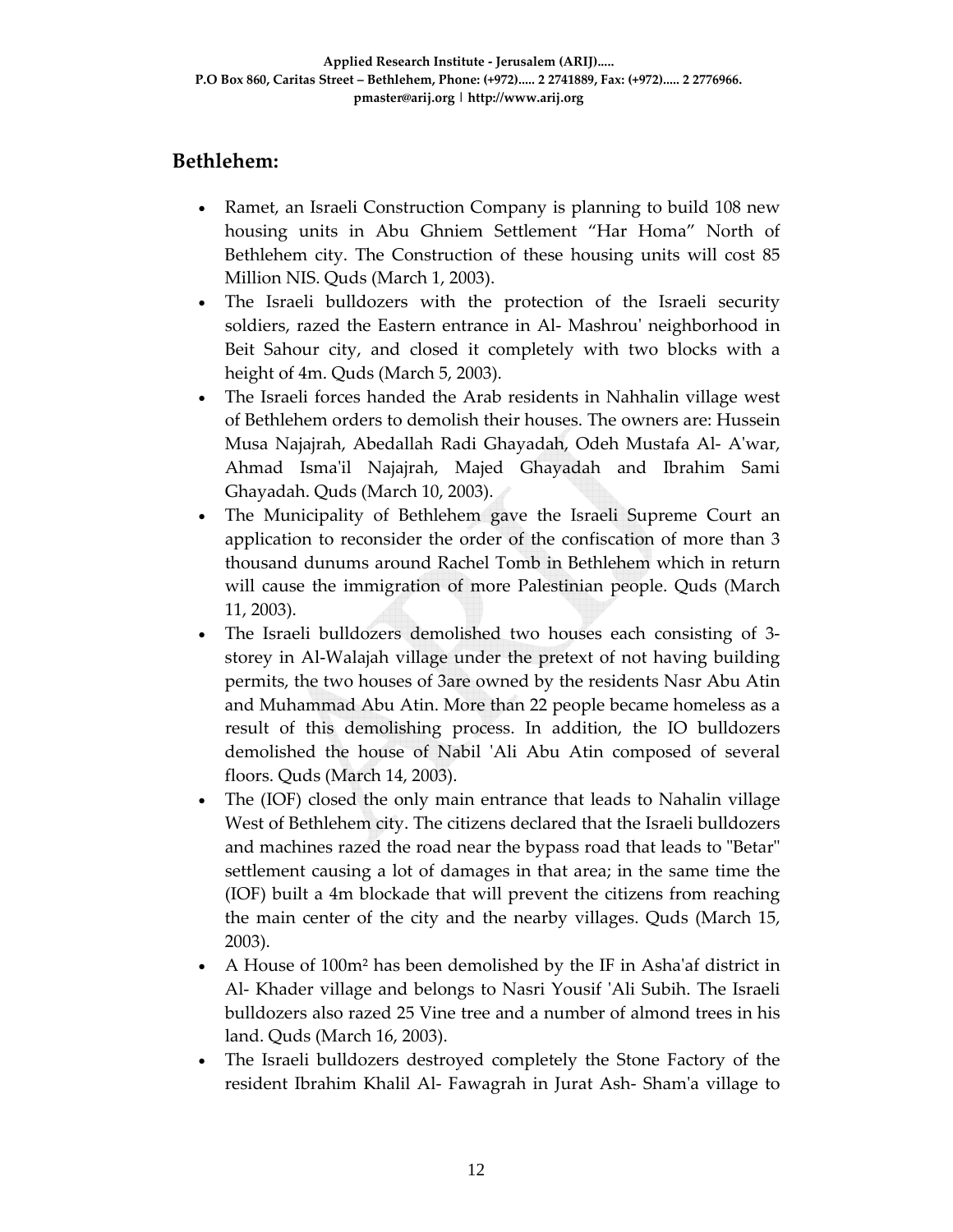the South of Bethlehem. Loses are estimated by 210 thousand dollars. Wafa (March 18, 2003).

- The Israeli Occupation Forces bombed the house of martyr Yousef Ibrahim Al‐ Faqʹeh after planting it with explosives, in the village of Marah Rabah Southeast Bethlehem district causing damages to the nearby houses. Wafa (March 18, 2003).
- The IOF isolated the western part of Al Khadr village in Bethlehem governorate from its eastern one and prevented the citizens from traveling freely between them. The IOF also forced the citizens to close their Commercial stores as a result for this military campaign. Wafa (March 19, 2003).
- The IOF bombed a two-storey house of Martyr Muhammad Tawfiq Al-Shamali from Al‐ Duha village to the west of Bethlehem, after planting it with heavy explosives forcing family members to evacuate the house under the threat of weapons. This Bombing operation caused hard damages to the nearby houses. Quds (March 21, 20023).
- The Israeli troops closed the roads of Wad Al‐ Nar, Al‐ Mashru' in Beit Sahour and Al‐Container checkpoint in As‐Sawahira Al‐ Sharqiya to the east of Jerusalem and forbade the citizens from passing through these roads. Quds (March 24, 2003).
- The Chamber of trade and industry in Bethlehem issued a report showing the total indirect and direct loses of the Governorate during the last thirty months and it was estimated by 65 Million Dollars. Quds (March 29, 2003).
- The Israeli machines and bulldozers razed the Palestinian lands in Al-Nakhleh district in Khalit Alk‐Quton in Wad Rahal village in Bethlehem, and hindered the landlords from reaching their lands. This violent step came as a result of a previous Israeli plan to continue the bypass road erected in the Eastern part of Bethlehem lands. Wafa (March 31, 2003).
- The Israeli authorities handed four residents in Wad Rahal village to the South of Bethlehem district military orders to demolish their houses. The owners are: Ahmad al‐ Badawi, Khalid Abed Ibrahim, Khader Odeh Al‐ Hreimeh and Jamal Ahmad Ismaʹil Halaweh. Wafa (March 31, 2003).